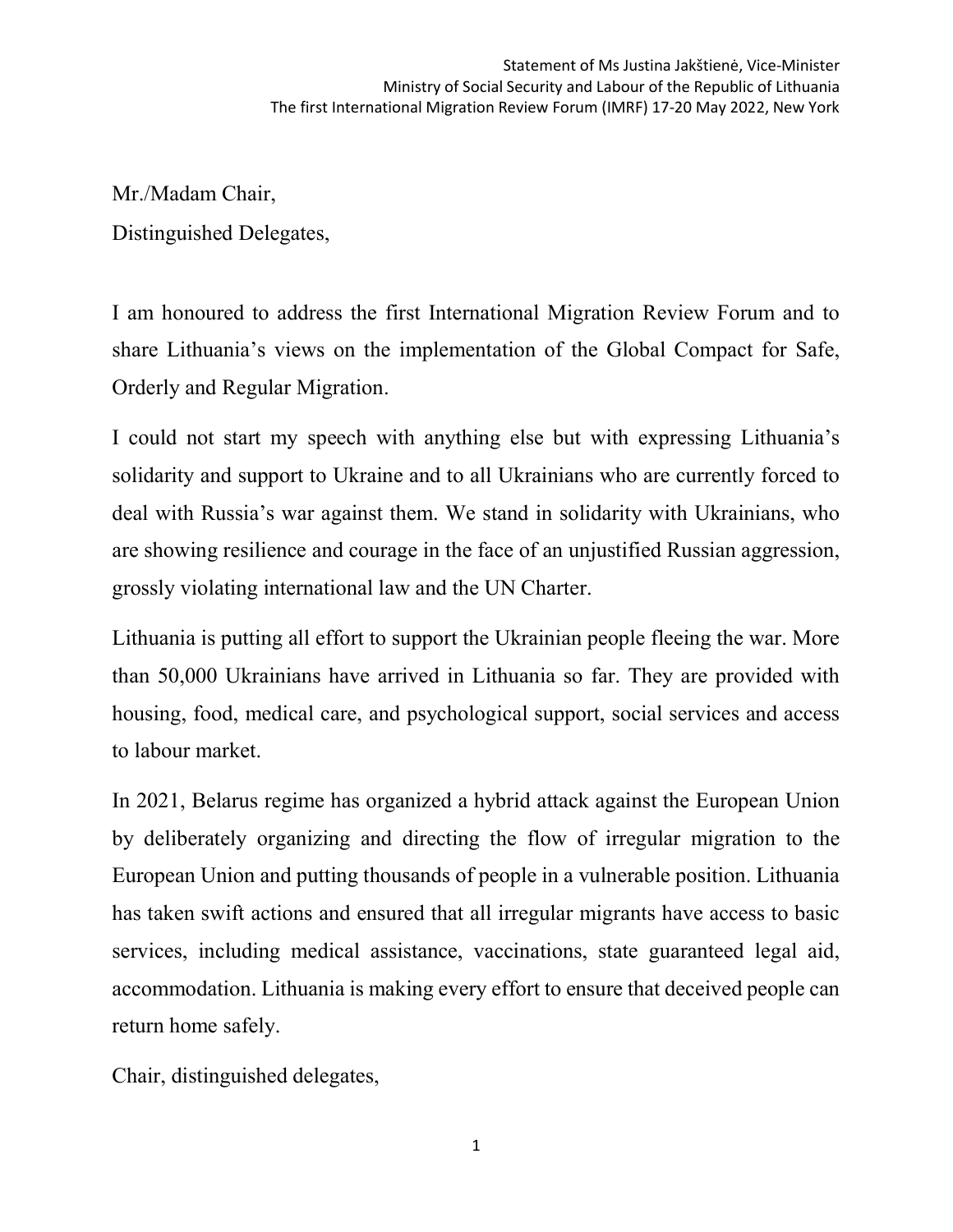Throughout its recent history, Lithuania has been a country of emigration. Only in recent years immigration and return migration gradually started to increase.

Labour immigration remains low in Lithuania and is concentrated in a few sectors of the economy. Lithuania ensures that third-country workers can access social and labour guarantees. To combat illegal work and exploitation of workers and ensure payment of social insurance contributions and taxes, Lithuania has recently adapted changes in relevant legislation.

Migrant workers who legally reside and work in Lithuania enjoy the same status as Lithuanian nationals with respect to the payment of state social insurance contributions. Persons employed under employment contracts are compulsory covered by social insurance of pensions, sickness, maternity, unemployment, accidents at work and occupational diseases.

The entitlement to state social insurance pension is not related to nationality. The pension is paid to a person who lives in Lithuania and satisfies the requirements for the relevant type of the pension.

Social security bilateral agreements help co-ordinate the social security systems of the respective contracting countries. Lithuania has concluded such agreements with a number of countries. Most of these agreements foreseen the aggregation of insurance periods for the entitlement to social security benefits and pensions and export of benefits.

Finally, Mr./Madam Chair, I would like to conclude by reaffirming strong Lithuania's commitment to work closely with national and international community,